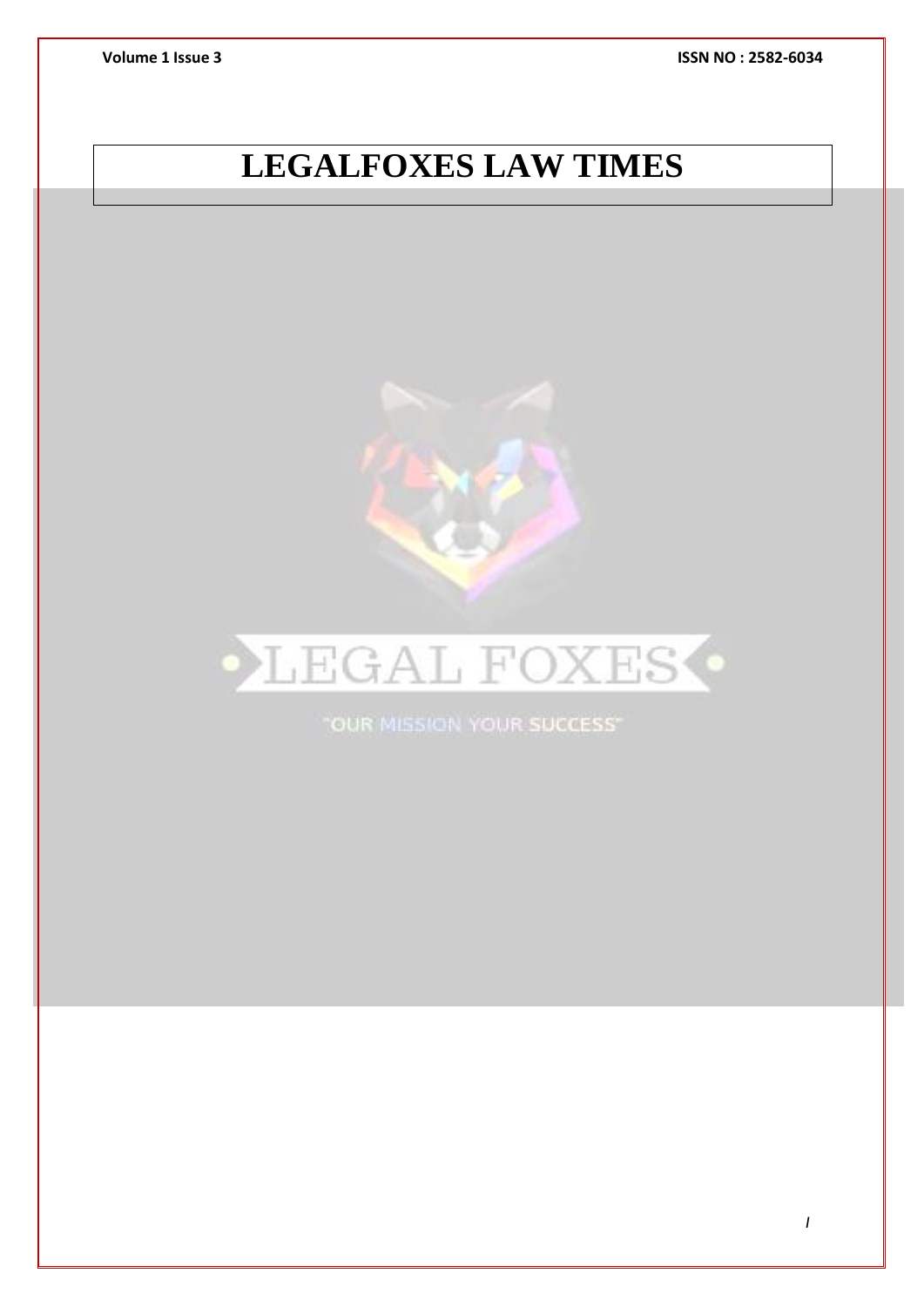# **ABSTRACT**

The research paper discusses the marital rights of a Hindutransgender

underTheHinduMarriageActof195 5 along with some cases. The rights of succession and adoption of Hindu transgender are discussed further as well.

Every citizen has been protected and ruled by the laws of the country. They are bound to follow it. Similarly, if any Hindu transgender wishes to marry, he/she has to follow the rules laid down by the Hindu Marriage Act. The study is based on articles, case laws, and books.

This paper also examines the family rights of transgender people from an international human rightsperspective. How the European Court of Human Rights (ECHR or the Court) has responded to difficulties arising in the context of transgenders' family relations. The concentration on the ECHR illuminates both the strength and drawbacks of the Court of how it contradicts to its articles by stating the words "men" and "women" and also provide gender discrimination and inequalityinitsotherarticles.

Keywords: Transgender, Marriage, Hindu Marriage Act, Adoption,

Succession.

# **INTRODUCTION**

Indian society believes in the concept of male and female only. The concept of the third gender or transgender is very challenging to be accepted. But from the last few years, transgenders are introduced in a positive way to Indian society. They are accepted now, but the right to marry someone of same-sex is still a challenge.

No one has yet discussed the right to marry a transgender. Being accepted as a citizen of India, they have all the rights that an Indian male or female has. Hence, they have the right to marry a person of their owns choice and should be considered accordingly.

The concept of sex and gender are different concepts. Sex is allotted based on an individual's reproductive

organspresentatthetimeofbirth.We divide the society into two-part i.e. maleandfemalebasedonsex.

Gender, on the other side, is a broad concept. It does not only include the organs of an individual but also the understanding, feelings, and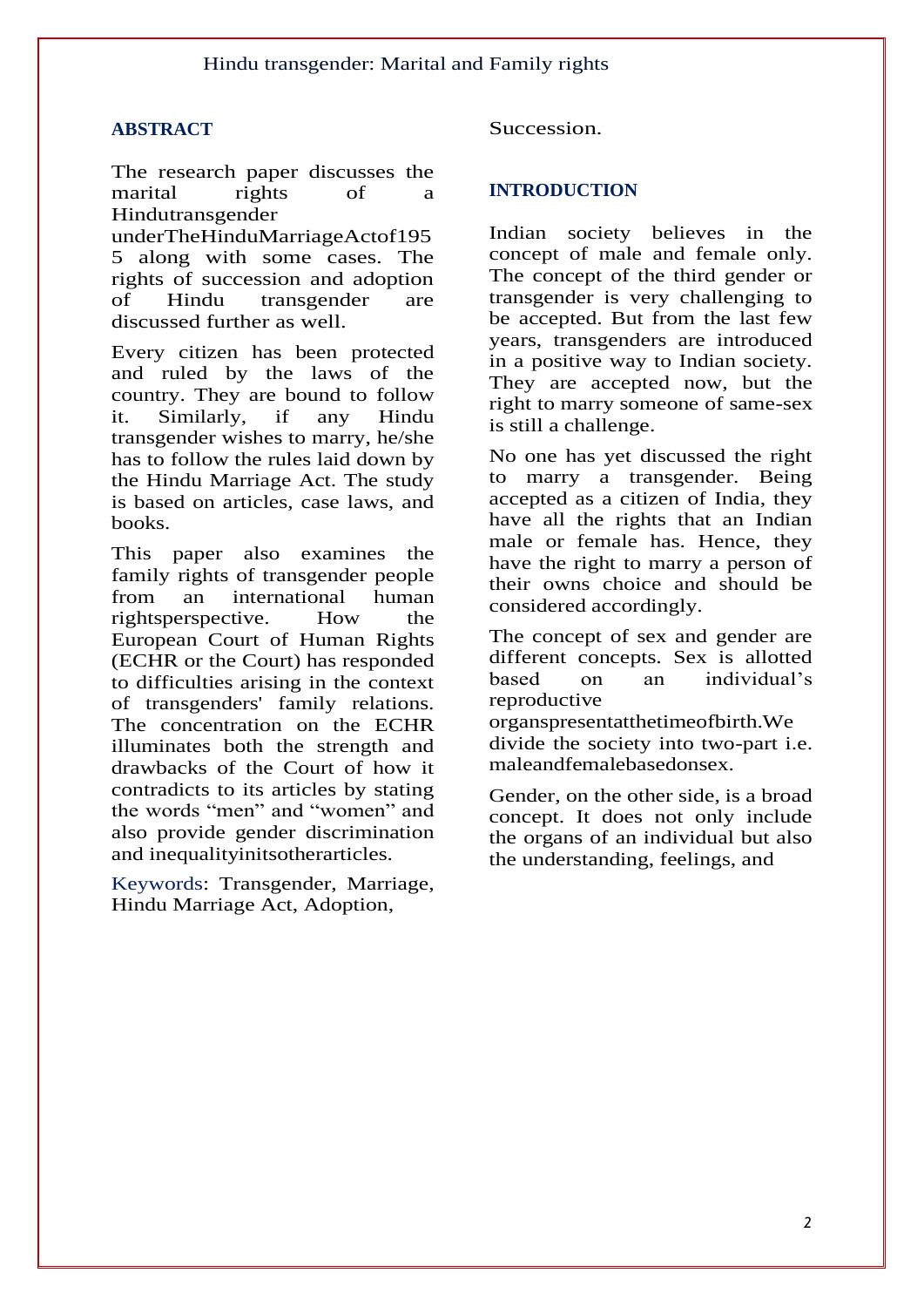perception of an individual. It's the inner sense of a person who decides the gender of a person.

However, one's gender and sex assigned at birth won't always align. A person can be born with the male reproductive system, but the person may feel like a female later. This type of person can't be called a man or woman. They are calledas transgender. The gender expression used for them does not match their gender.

There are many different kinds of transgender in India for a long time. Hijras are women with no female reproductive organs, but they are not men. Eunuch refers to debilitate male and inter-sex of a person whose genitals are ambiguously male-like at birth.

Aravanis identify themselves as womentrappedintoamalebody.Jogt i

hijrasaremalewhoturnsintoafemale and they worship and serve goddess Renuka Devi. Kothis are biological males who turn to be situational females.

#### **RESEARCH METHODS**

Thispaperisdoctrinalresearch.The methods involved are a collection of data through secondarysources,

which is done by collecting data and documents in the library and online articles, journals, government records, newspapers, from authors and websites based on the topic.

# **LITERATURE REVIEW**

In India, people with a wide range of transgender-related identities, cultures, or experiences exist including Hijras, Aravanis,Kothis,Jogtas/Jogappas,<br>and Shiv-Shaktis. Often these Shiv-Shaktis. people have been part of the broader culture andtreatedwithgreatrespect,atleast in the past, although some are still accordedparticularrespecteveninthe present.

The term 'transgender people' is generally used to describe those who transgress social gender norms. Transgender is often used as an umbrella term to signify individuals who defy rigid, binary gender constructions, and who express or present a breaking and/or blurring of culturally prevalent stereotypical genderroles.Transgenderpeoplema y livefull-orparttimeinthegenderrole 'opposite' to their biological sex. In contemporary usage, "transgender" has become an umbrella term thatis used to describe a wide range of identities and experiences, including butnotlimitedto:preoperative,post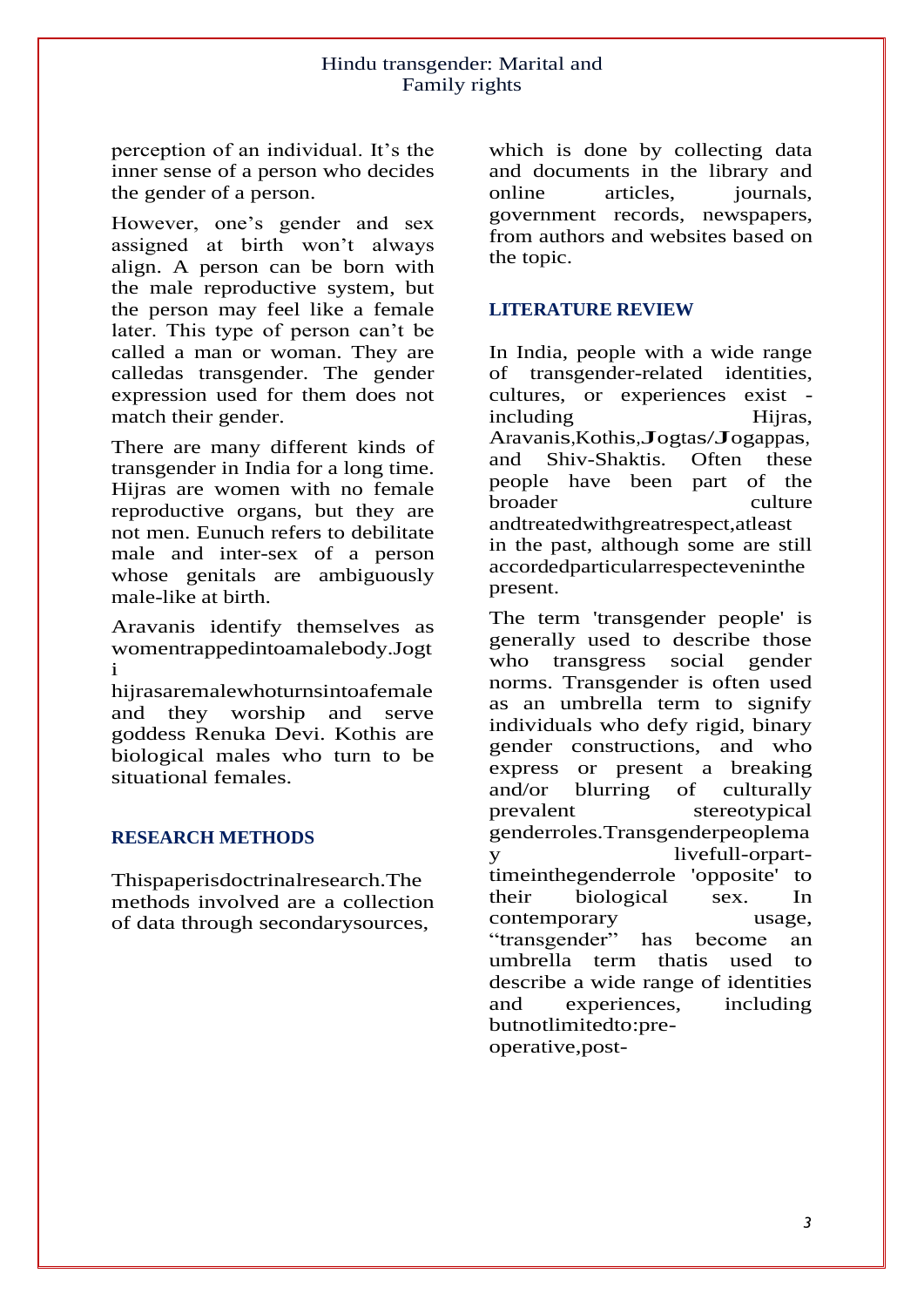operative and non-operative transsexual people (who strongly identify with the gender opposite to their biological sex); male and female 'cross-dressers' (sometime referred

toas"transvestites","dragqueens",or "drag kings"); and men and women, regardless of sexual orientation, whose appearance or characteristics are perceived to be gender-atypical. A male-to-female transgender person is referred to as 'transgender woman' and a femaleto-male transgender person, as 'transgender man'. The terms 'transgender' or 'transgender populations/people', used in this brief, while more encompassing than transgender women are used to refer to transwomen given this brief's focus. Sometimes, for brevity, the abbreviation 'TG' is used to denote transgenderwomen

If we analyze the development in transgender law and their rights, it started in 2009, when the Delhi High Court passed a decision in Naz Foundation v. Govt. of NCT of

DelhiandfoundSection377andother legalprohibitionsagainstprivate,adul t, consensual, and non-commercial same-sex violated fundamental rights provided by the Indian Constitution. The Ministry of Home Affairs raisedits

opposition to the decriminalizationand claimed homosexuality is seen as being immoral. The Central Government reversed its stance on 28 February 2012, asserting that there was no legal error in decriminalizing homosexualactivity.

On28January2014,theSCofIndiadism issed the review petition filed by the Central Government, the Naz Foundation, and several others against its 11 December verdict onSection

377. In 2015, Shashi Tharoor introduced a bill for the repeal of Section 377, but it was rejected in the House by a vote of 71-24. On 2 February 2016, the Supreme Court decided to change the criminalization of homosexual activity.

TheSCunanimouslyruledin2017th at the right to privacy is an intrinsic and fundamental right under the Indian Constitution.TheCourtalsoruledth at a person's sexual orientation is a privacyissue.InJanuar y2018,the Supreme Court referred the question of Section 377's validity to a large benchandheardseveralpetitionson1 May 2018 and hearing began in July 2018.

On 6 September 2018, the Supreme Court issued its verdict. The Court unanimously ruled that Section 377is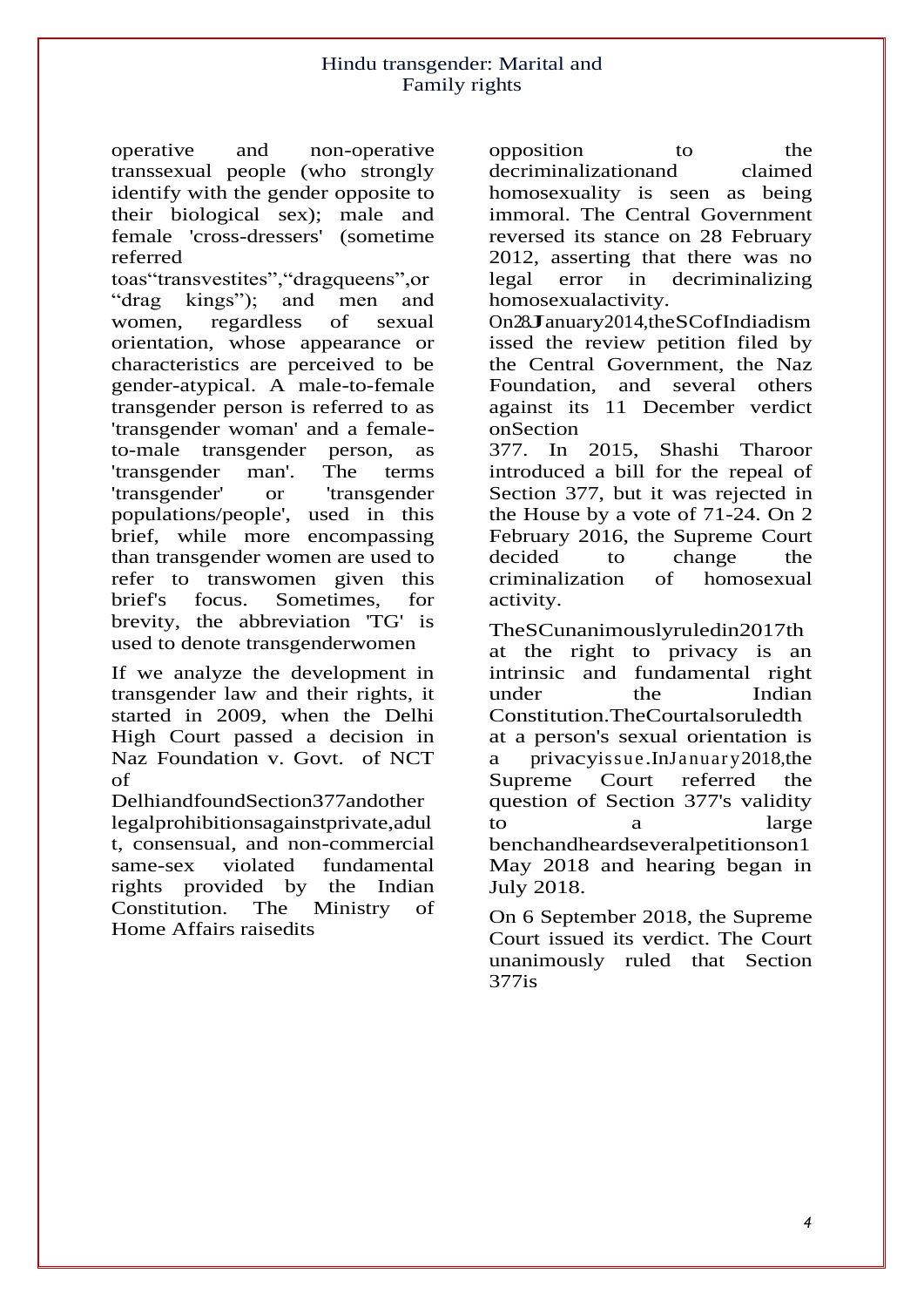unconstitutional as it infringed on the fundamental rights of autonomy, intimacy, and identity, thus legalizing homosexuality in India. The Court explicitlyoverturnedits2013judgme nt.

## **TRACES OF TRANSGENDER IN MYTHOLOGY**

The origin of transgenders dates back long in history. Mythology has accepted and encouraged the presence of the third gender between them. There are many mythological writings where the presence of transgender has beennoted.

The concept of 'Tritiya Prakriti' or 'napumsaka'hadbeenanintegralpart of Hindu mythology. These were the terms used for the people who arenot

maleorfemale.Theterm'napumsaka' means the absence of the ability to procreate.

History talks about an incidentwhere lord Rama when told to leave the kingdomfor14years,turnsbacktohi s followers and asks the 'men and women'toreturntotheircity.Thethir d gender feels bound by the instruction and stays back. Lord Rama gets very impressed by the act of loyalty by these people and blesses them with theconferblessingsontheauspiciou s

occasionofchildbirthandmarriages.

Another incident has been found where lord Krishna turns himself intoa woman to marry Aravan, the son of Arjuna and Nagkanya, to fulfil his last wish to marry, before sacrificing himself to Goddess Kali. Krishna reforms himself in a beautiful woman, Mohini, and marries him. The Hijrasin Tamil Nadu call themselves as Aravanis. There have been many such examples.

From time immemorial, Hijra communities were considered as a separate caste by the colonial administration.TheCriminaltribe's Act, 1871 included all Hijra who were associated with any crime such as kidnapping and castrating children. The punishment awarded was two yearsormoreorfineorboth.However , the Act was repealed in 1952 andits legacy continues and many local laws still reflect the prejudicial attitudes against certain tribes, including againstHijras.

A case was filed in the year 2009 in Delhi High Court named Naz Foundationv.Govt.ofNCTofDelhi.I n which it was found that Section 377 and other legal prohibitions against private, adult, consensual, and non- commercial same-sex violated fundamental rights provided bythe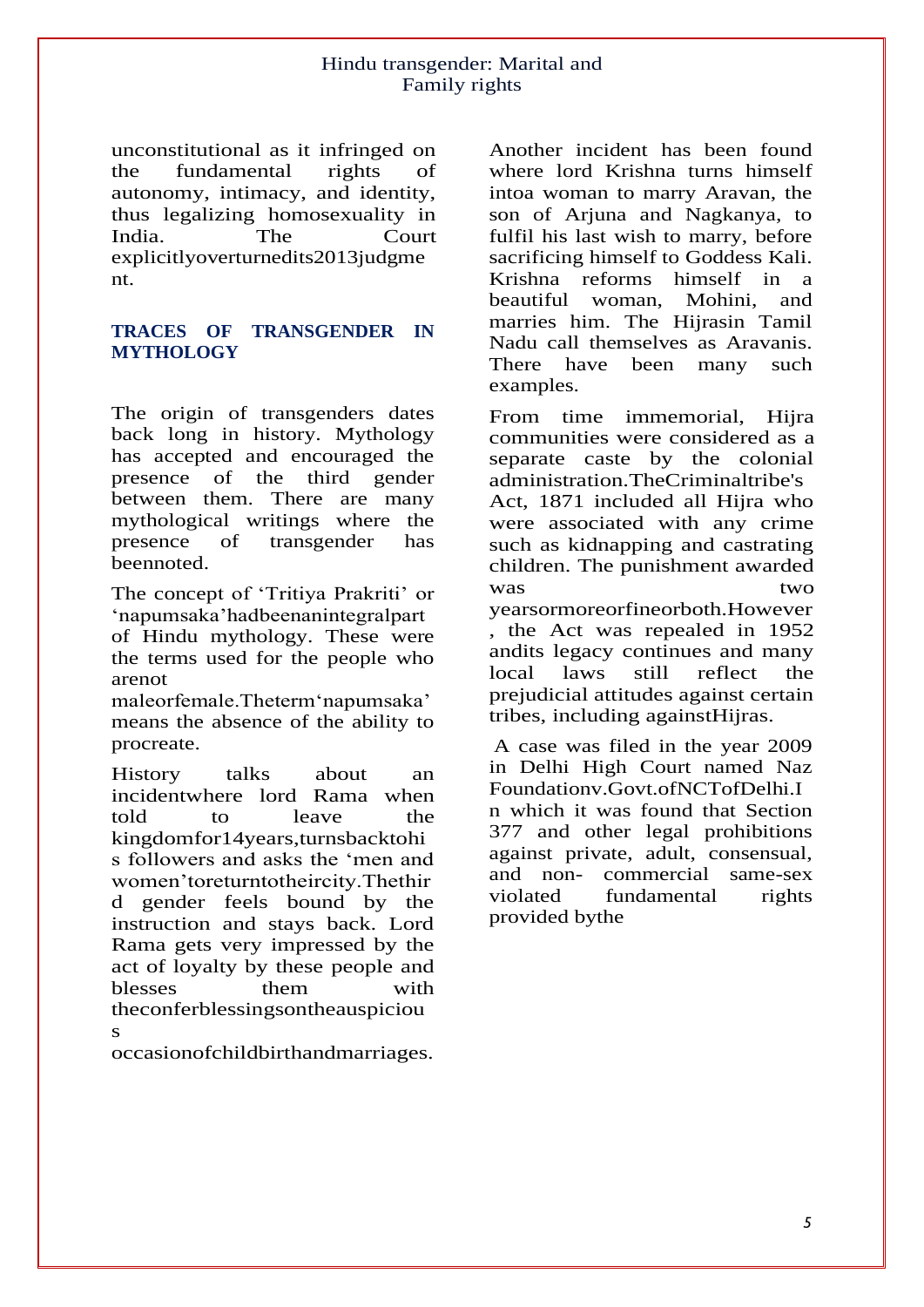Indian Constitution. Many updates happened in this case from 2009 till 2017. In August 2017, the Supreme Courtunanimouslyruledthattherigh t

toindividualprivacyisanintrinsican d fundamental right under the Indian

Constitution.TheCourtalsoruledth at a person's sexual orientation is a privacy issue, giving hopes to LGBT activists that the Court would soon strikedownSection377.

On 6 September 2018, the Supreme Court issued its verdict. The Court unanimouslyruledthatSection377is unconstitutional as it infringed on the fundamental rights of autonomy, intimacy, and identity, thus legalizing homosexuality in India. The Court explicitlyoverturnedits2013judgme nt.

#### **Sex Reassignment Surgery**

Sex reassignment surgery (SRS), is a surgery that helps an individual to match their physical appearance to their sexual characters. It changes the hormones in an individual's body and matches to their physique. The goal of this surgery was to remove the hormone-producing organs; testicles and the ovaries. As time passed the surgery became complex. Now thesex organs present in a person are made active.

Many bills were also introduced and passed by the parliament for the welfare of the transgendercommunity. The first bill was passed in 2014, then in2017andtherecentwasreleaseda year ago in 2019. These bills gave them opportunities to flourish their rights in many aspects like education, health, sports,etc.

## **DOES THE SCOPE OF MARRIAGE EXTENDS FOR TRANSGENDERS?**

Marriage is a relation where every human being deserves to be in. The institution of marriage is not gender-biased in its concept; it is the society that has created different boundaries of marriage and the same is being pursued by the eyes of law while making any provisions for the people under this institution. Every minute detail, whether it be bride,bridegroom, rituals, etc. are being decided by society,but'marriage'isatie-upthatis not about two people or two families. It is more about the physical and emotional interdependence of a human being on another human being for the rest of their life and since the society is undergoing different changes, it has become an important issue that should bediscussed.

In India, Hindu citizens are being regulated by The Hindu Marriage Act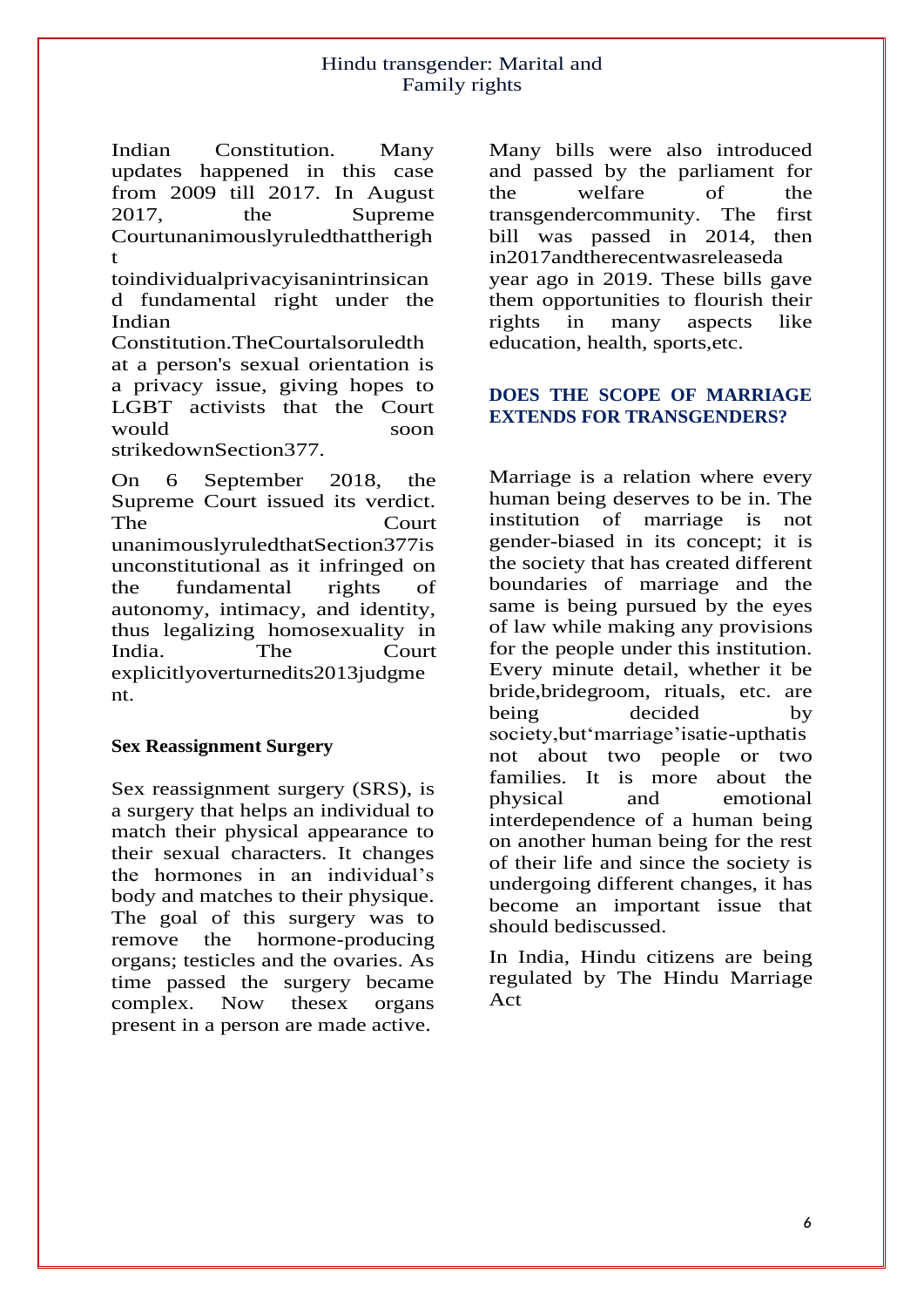of 1955 (hereinafter being referred to as HMA) for marriage related issues. In this Act many rules and regulations are described which are meant to be followed for the commencement of a valid marriage by law per-se. Sec.5 of HMA states the required conditions of marriage. In these conditions, an important aspect of marriage is that bride and bridegroom should be of marriageable age i.e. 18 and 21 respectively which is being laid down in Sec. 5(iii) of the abovementioned Act.

As a layman, anyone will think that it mentions the two prominent genders of society, 'male' and 'female' or'man' and 'women' and mostly it is interpreted as same only. But what aboutthethirdgenderwhichisalsoan equal and respectable part of the human community. They also havethe right to get married and have a family andliveasettledlife.HMAtalksabout husband and wife; man, and women only. The rules and concepts laiddown are very rudimentary. They need to be changed by the changing structure of society andgeneration.

The preliminary part of HMA which

talks about the application of theAct,

says that this Act applies to any 'person' of Hindu religion and the extent says that it applies to every HindudomiciledintheterritoryofInd ia,

i.e. citizens of India following Hindu religion and the transgenders are included in both sections. Therefore, HMA applies to them too. Every full citizen is a person. An individual humanbeingsubjectedtoattributeso f rightsanddutiesiscalledanatural  $person<sup>1</sup>$ .

Sec. 2 of HMA where applicability is given, states that "the Act applies to any person who is a Hindu by religion in any of its forms or developments, including a Virashavia, a Lingayat or a follower of the Brahmo, Prarthana or Arya Samaj<sup>2</sup>." The above Statute does not define any specific gender and uses the term 'person'. As mentioned above, the definition of a person includes every human being or an individual. Therefore, transgenders should be included in the ambit of marriage, though they do not haveany specific gender being assigned to thembybirththeyareenoughqualified to be looked upon as humans or a personintheeyesoflaw.

Moreover, in **National Legal Services Authority v. UOI**<sup>3</sup> judgment whichwas

<sup>1</sup> Pollock,FirstBookofJurispruden ce.110. Gray, Nature and Sources of Law, Ch. IL.

<sup>2</sup> The Hindu Marriage Act, 1955  $3(2014)$  5 SCC 438.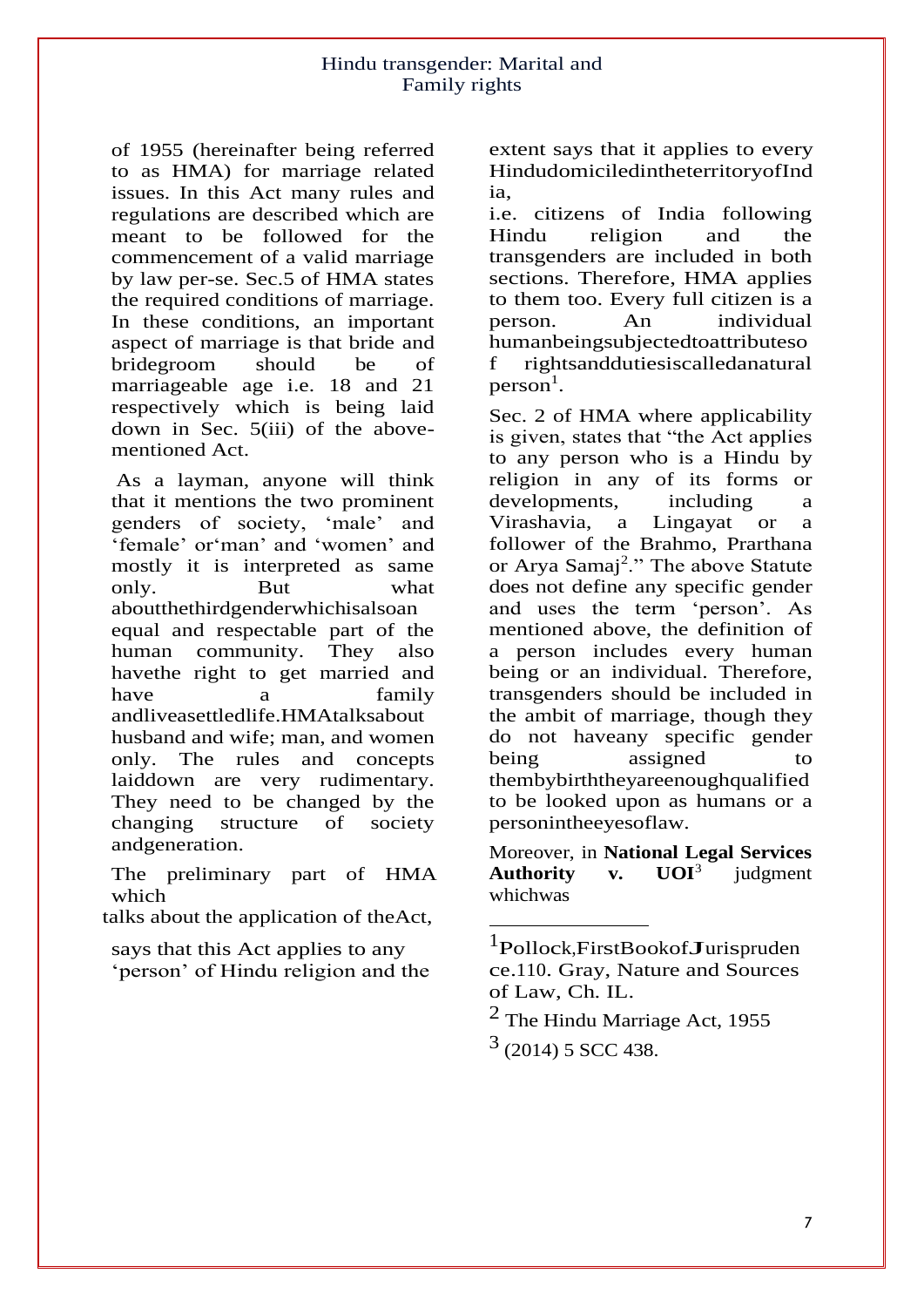passed in the year 2014, Hon'ble<br>Supreme Court has also Supreme Court has also mentioned

thattransgendersshouldbeidentifie d

asthethirdgenderinthecountryand they have all the rights and duties whichareguaranteedtoeverycitizen of the country by the Constitution. In this judgment, the Hon'ble Supreme

Courtupheldthetransgenderperson s' right to decide their selfidentified gender and recognized  $\lim$  as  $\lim$  a "ThirdGender".TheCentralandStat e governments were directed to grant legal recognition of their gender identity such as male, female orthird gender. This judgment has beencited inJusticeK.S.Puttaswamyv.Union of India<sup>4</sup> and again by the Constitution Bench in the decision reported in reported<br>NavtejSingh**J**oharv.UnionofIndia 5 .

This path-breaking judgment has been cited with approval in the Nine Judges BenchoftheHon'bleSupremeCourtin the decision reported in the judgment

ofJustice**K.S.Puttaswamyv.Unionof India**<sup>6</sup> , the SC Court held that: "The

autonomyoftheindividualistheabilit y to make decisions on vital matters of concern to life. The intersection between one's mental integrity and privacy entitles the individualto

SCC 1.  $5(2018)10$ SCC1. 6 2017(10)SCC 1.

freedom of thought, the freedom to believe in what is right, and the freedom of self-determination. The family, marriage, procreation, and sexualorientationareallintegraltothe dignity of the individual." which means that the ability to make decisions on matters close to one's life is an inviolable aspect of the human personality.

The Hon'ble SC has also defined the RighttoselfdeterminationinJosephShine v. Union of India  $(UO I)^7$  which connotes that "the right to sexual selfdetermination that is the freedom to choose sexual activities and partners, implying that the provision at issue restricts the right to sexual self- determination of individuals". Further, in**ShafinJahanv.AsokanK.M**<sup>8</sup>,"right to marry a person of one's own choice is recognized as an integral part of Article 21 of the Constitution ofIndia". Thus, the ambit of Article 21 also includes the right to selfdeterminationandtherighttomarryin it.

Many judgments are also being given upon this matter that can be very helpful for people to understand the depth of this topic. A recentjudgment

<sup>4 2017 (10)</sup> 

<sup>7 2018</sup> SCC Online SC 1676. Para no 113.

<sup>8</sup> AIR 2018 SC 357.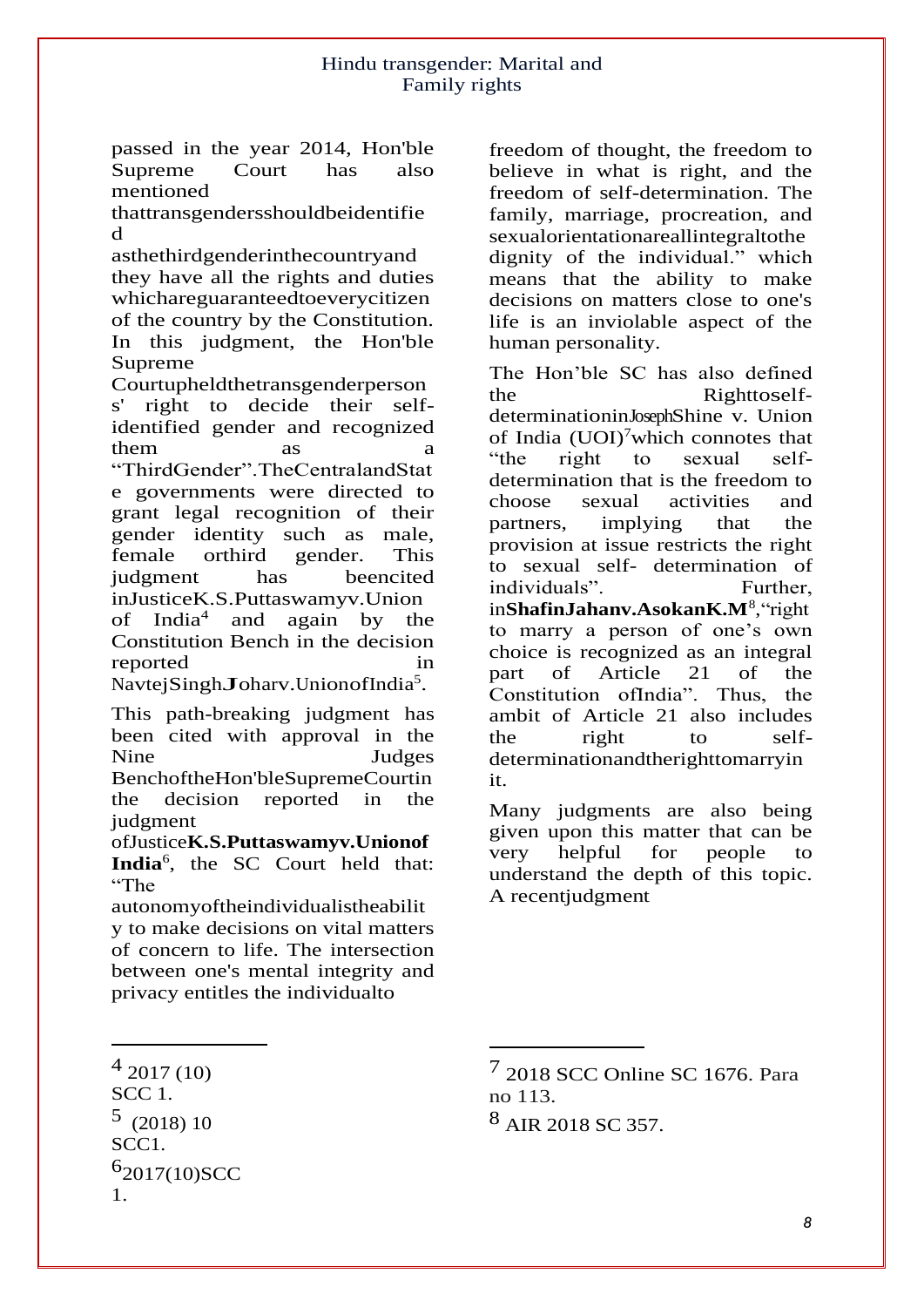passed by the Madurai High Court in

**ArunKumarandShreejav.Inspector** 

**GeneralofRegistration**<sup>9</sup> ,whereinthe question that whether a transwoman can be called as a bride or not was discussed and it was held that trans- women also comes under the term bride. It was mentioned that "To understand the meaning of expression "bride', in the order impugned in this writ petition, Oxford Advanced Learner's Dictionary of Current English was referred to. The term "Bride" usually refers to a "Woman on her wedding day". In this landmark judgment, Justice G.R. Swaminathan held that a marriage solemnized between a male and a trans-woman, both professing Hindu Religion is a valid marriage in terms of Section 5 of theHMA.

But to our disappointment, now alsoin the  $21<sup>st</sup>$ century, people are not ready to accept the marriages' that aredone between two transgenders. By doing this, we are violating the fundamental rights of the transgendercommunity

*i.e.* Art 14 and 21 of The Indian Constitution which deals with theRight

toEqualityandequalprotectionbefore lawandRighttoLiferespectively.

 $\frac{9 \text{ WP}(MD)}{9 \text{WP}(MD)}$  NO. 4125 OF 2019.

Transgenders are not treated with respect in society. Right to Life also talks about the way one should live, mereexistenceisnotonlyimportant. It

shouldbewithdignity.Often,theyha ve to face discrimination based on their 'sex' which is strictly being prohibited by the law of the country. There had beenmanyincidentswheretheyhave faced laughs and mockery coming by

theirpeopleonly,ontheirwayoflivin g and they have also been abused because of their gender. Asdiscussed

aboveeveryindividualhastherighto f self-determination.

No one can stop a person by identifying one's gender as being a male or a female member of society.

Through the changing face of society, as modernism is developing in India our old values also need a change in them. It is high time that changes should be brought in terms of the statute of marriage in law and also in minds of people regardingtransgender marriage. India has seen many changes regarding personal laws like the Hindu Succession Act of 2005, Shayra Bano Begum's case, and the latest amendment about the abolition of triple Talaq and many more. These changes show us that we cannot stick to the strict interpretation ofstatutes.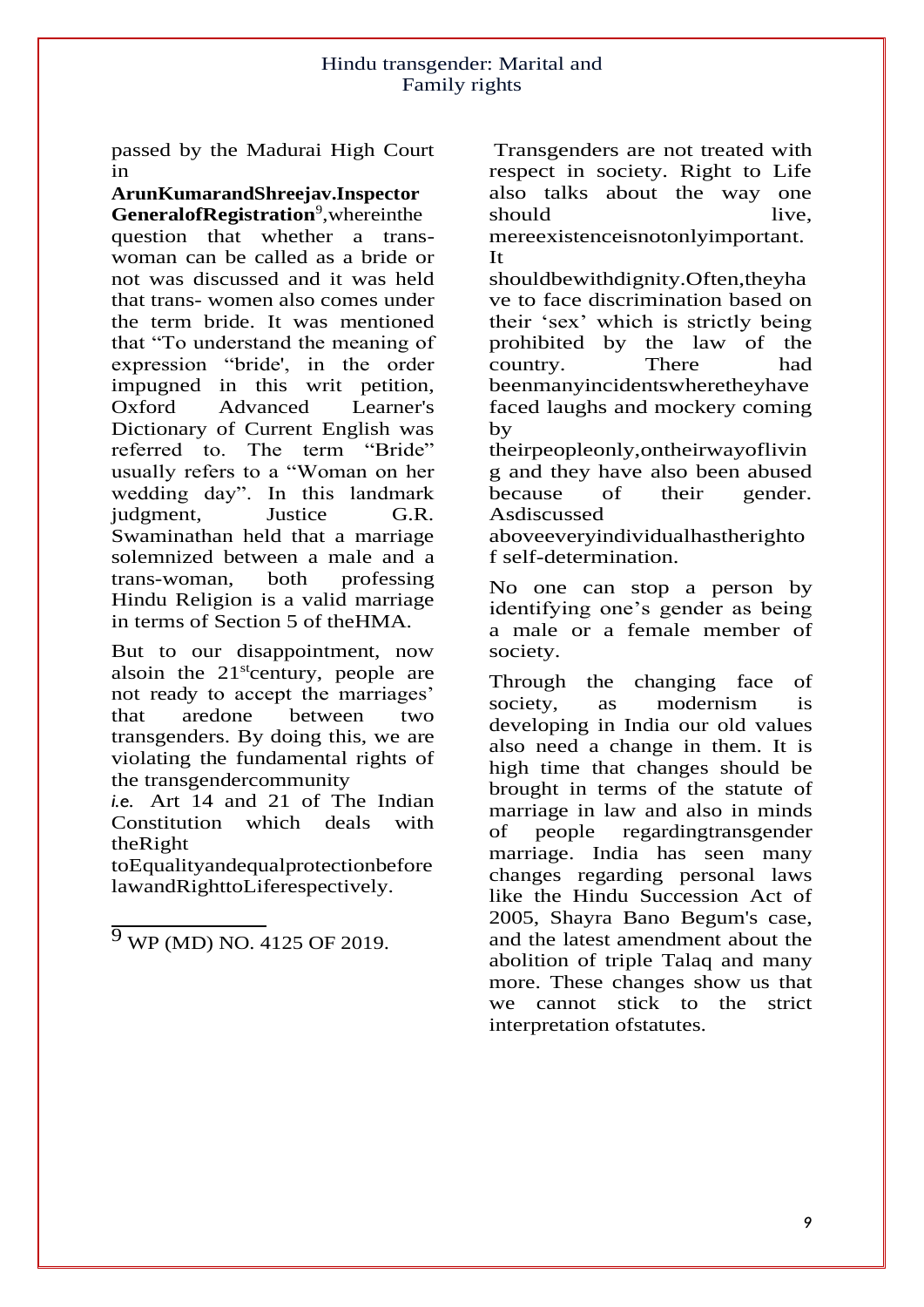We need to apply a liberal interpretation of the statues and the legaltermsmentionedinHMAof1955

. Many umbrella terms like bride and bridegroom need to be seen with a widermeaning.

Many foreign countries have recognized the definition of marriage as a union of two people who can be of any gender. Marriage may be concluded between husband and wife, but it may also involve two persons of the same sex who wish to found a family through the means of adoption. $10$  Likewise, many provisions have been made in Common Law Countries such as Canada, New Zealand, and England and Wales like Civil Marriage Act, 2005, Marriage (Definition of Marriage) Amendment Act, 2013, and Marriage (Same-Sex Couples) Act,2013 respectively.

In many cases, theliberal interpretation of marriage has been done to provide justice. **SGH Ltd. v.Federal Commissioner of Taxation<sup>11</sup> , Attorney General (Vict) v. The Commonwealth <sup>12</sup> and Union**  Label Case<sup>13</sup> are some of the cases where the liberal interpretation ofthe

10JEekelaar,Familylawandper sonallife (OxfordUniversityPress,1stedi tion,2007).  $11$ [2002] HCA18.  $12$ [1962] HCA37.

 $13$ [1908] HCA94.

definition of marriage has been done.

In**SGHLtdv.FederalCommissionerof Taxation,** it is held that "The utility of adopting or applying a single allembracing theory of constitutional interpretation has been denied." In Union Label Case it is held that "marriage law is not a matter of precise demarcation". It is, instead, "a recognized topic of juristic classification".

Therefore, liberal interpretation of the word marriage should be done and its scope should also be widened as per the new demands of the society and transgender should also be included in the ambit of the marriage u/s 5 of HMA of 1955.

# **WHETHER THE TRANSGENDERS' COUPLE MARRIAGE HAVE ADOPTION RIGHTS?**

Marriage may be concludedbetween husband and wife, but it may also involve two persons of the same sex whowishtofoundafamilythroughth e means of adoption. Marriage can be

definedas:'Thelegalunionofacoupl e as a spouse'. The basic elements ofa marriage are: (1) the parties' legal

abilitytomarryeachother,(2)mutual l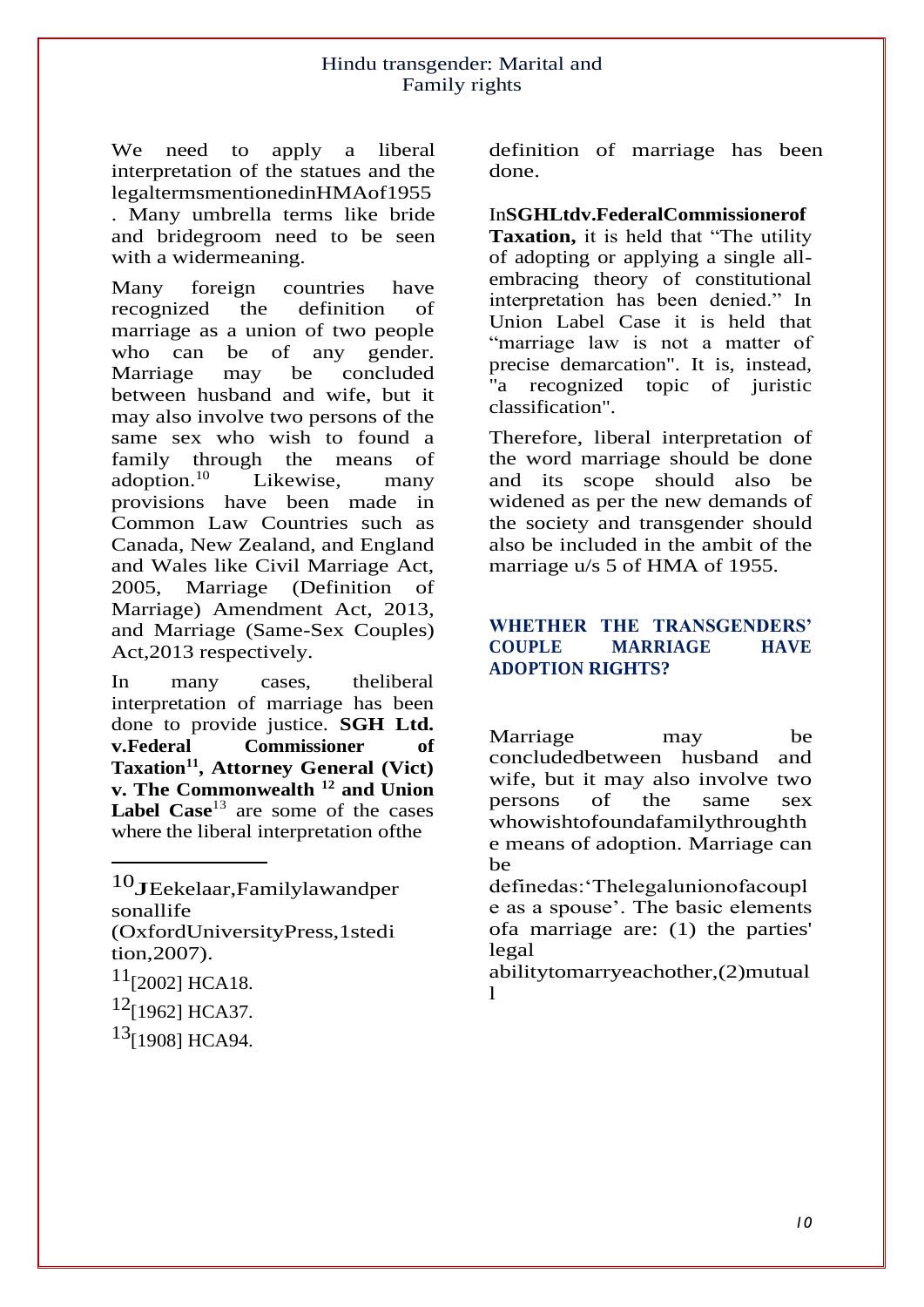consent of the parties, and (3) a marriage contract as required by law.

ManyCommonLawcountriessucha s

Australia,theUnitedStatesofAmeri ca,

NewZealand,etc.haveidentifiedan d legalized the adoption rights of transgenders.

Since there are no provisions in India for these rights under Law in our country, we should take the International provisions as a reference for doing this amendment and making new laws for the welfare of the transgender community.

Iftherearenosuchlawsforthemthen

it will be discrimination against them

andastheyarethelegalcitizensofthe country, it will violate their fundamental and legal rights guaranteed to them by the Const. of India. Also, Transgenders have the right to found a family that can be recognized as India is a member of UDHRwhichguaranteesfreedomfro m discrimination and provides that no one shall be subjected to

arbitrary interference with their privacy. They cannot be discriminated againstfrom any of their rights based on sex and gender as these Articles guarantee themnon-

discriminationandEquality.

 Article 2 of UDHR andArticle

2 of ICCPR guaranteesnondiscrimination on any basis to humans.

. Article 7 of UDHR andArticle

26 of ICCPR guarantees Equality before the law (Art 14 of the Indian Constitution.)

Transgender's right to a family can be recognized under the Right to life as it covers within its ambit the right to social security and protection of a family.K.RamaswamyJ.,in**Calcutta** 

**Electricity Supply Corporation(India)**  Ltd.v.SubhashChandraBose<sup>14</sup>,held that"righttosocialandeconomicjusti ceis

afundamentalrightunderArt.21.Th e

learnedjudgeexplainedthattheright to life and dignity of a person and status without means were cosmetic rights. Socio-economic rights were, therefore, basic aspirations for meaningtherighttolifeandthatRight to Social Security and Protection of Family were an integral part of the right to life"<sup>15</sup>

Further, Right to Life is guaranteed by the Article 6 of ICCPR and Article 3 of UDHRandrecognizethateveryhuma n

14(1990)ILLJ148Cal 15 1967 AIR 1643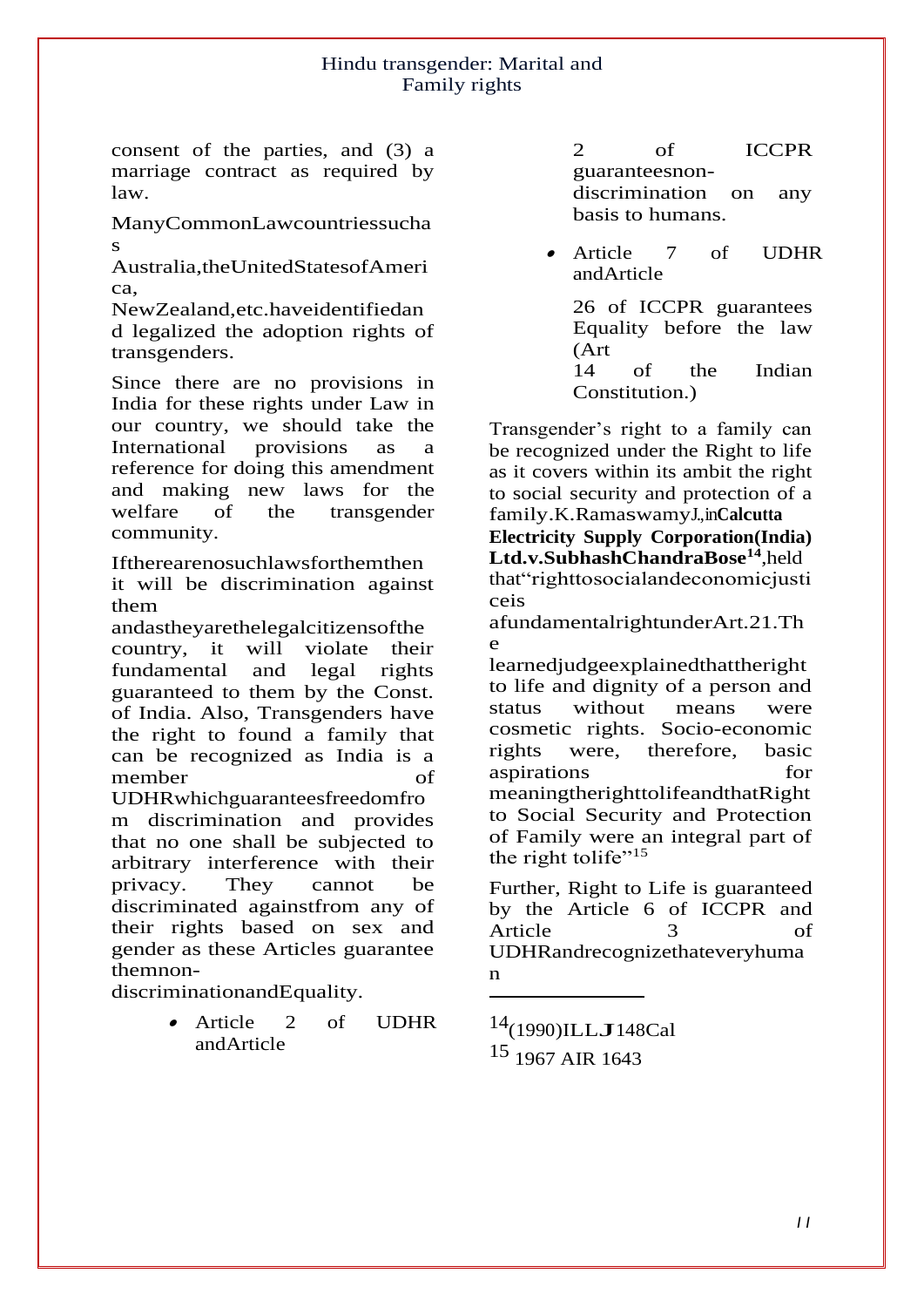being has the inherent right to liveand this right shall be protected by lawand that no one shall be arbitrarily denied of thatright

Thus, as they have the right to life which includes family as held under **Calcutta Electricity SupplyCorporation (India)Ltd.v.SubhashChandraBose.**

Article 12 of the UDHR, 1948 and Article 17 of ICCPR,1966 provides

"No one shall be subjected toarbitrary interference with his privacy, family, home or correspondence, nor to attacks upon his honor andreputation. Everyone has the right to the protection of the<br>law against such interference law against such interference orattacks."

Article 16(3) of UDHR recognizes the right to family as it states

16 (3) "The family is the natural and fundamental group unit of society and is entitled to protection by society and the State.".

Article 12 of UDHR and Article 17of

ICCPRrecognizethatnoone'sprivat e life shall be subjected to arbitrary interference. (Art 21 of the Indian Constitution.) But transgender person's private life or family life is being interfered with by the state by not providing them their right and being unequal towards them.Thus,

their right is being breached and the article specifically uses the words "no one" and does not specifies any gender or sex and thus applicable to transgender persons and identifies their"RighttoFamily"

InGoodwinv.theUnitedKingdom,Ap p. concerning the right to marry, the Court relied on the fact that the European Human Rights Convention is a "living document" and on the importance that "it is interpreted in a manner which renders its rights practical and effective" to overturn its earlier decisions. The Court acknowledgedthat"theexerciseofthe right to marry gives rise to social, personal and legal consequences. " It pointed out that while the wording of thefirstsentenceofArticle12refersin express terms to "the right of a man andawomantomarry,"thesocialand medical developments that have occurred demand that the determination of sex would not be made by purely biological criterion., The Court also observed that one's infertility (hence, inability to biologically found a family) does not take away one's right to marry, regardless of the reason for such a condition." Finally, the Court relied on

Article9oftheCharterofFundamental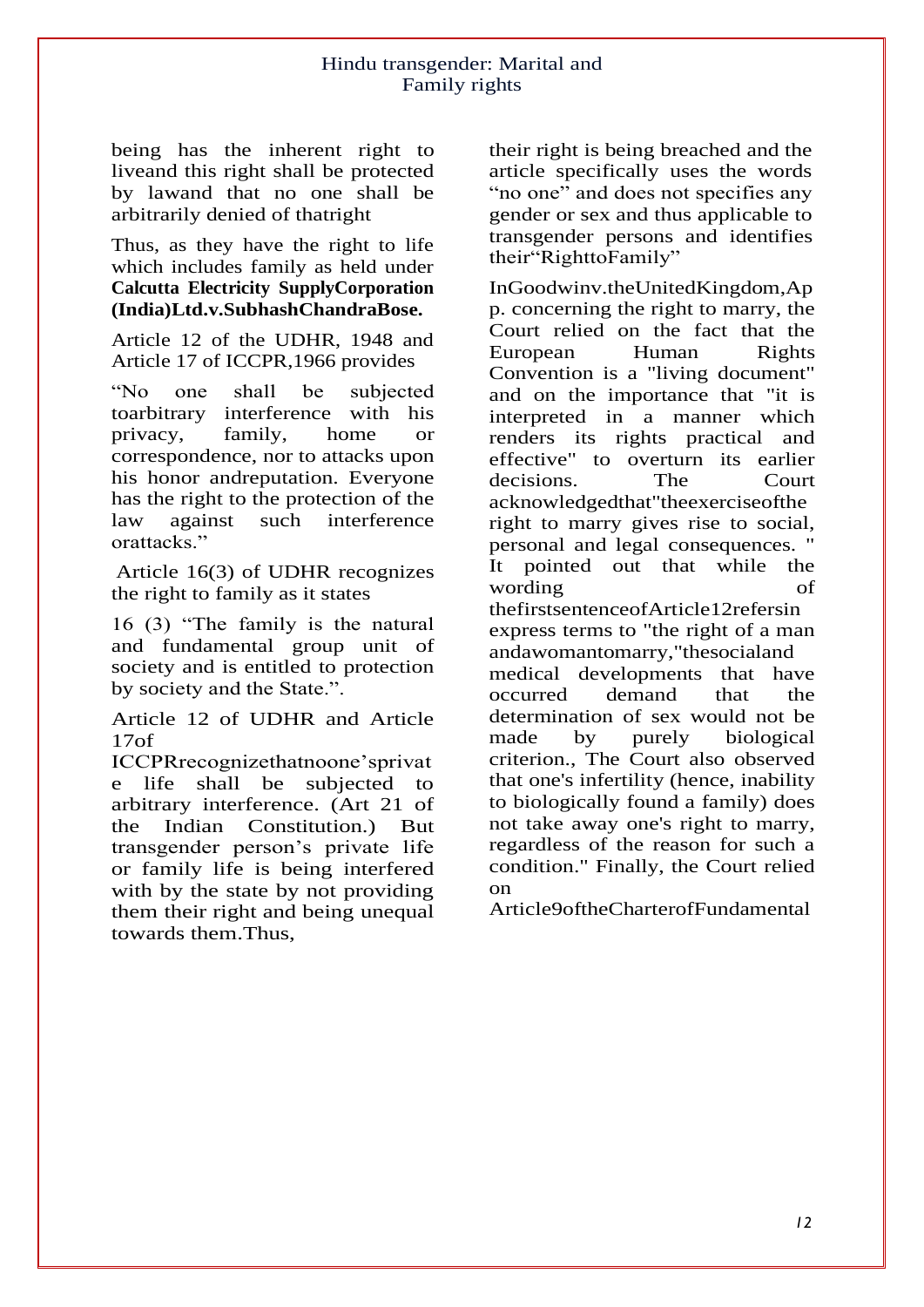RightsoftheEuropeanUniontoreac h its conclusion.<sup>16</sup>The article statesthat "the right to marry and the right to foundafamilyshallbeguaranteedby the national laws governingthe exercise of these rights," leading the Court to conclude that the deliberate removal of the reference to men and womenwasmeanttoexpandtheright tomarryisguaranteedunderArticle1 2 of theConvention.

#### **ADOPTION RIGHTS**

#### Inthecaseof**X,Y,andZv.theUnited**

**Kingdom**, the ECHR denied the joint request of a social family comprised of a biological mother, a female-to-male transgender father, and an anonymous donor-IVF child that the (new) man be registered as the father of the child.<sup>17</sup>Although both the father's sex reassignment surgery and the IVF procedures were funded by the state, and the IVF procedures took place, according to the national law, with the father's formal legalacknowledgment

of the term but his original physical birth. Id. 11 37, 50.

<sup>16</sup> Goodwin v. United Kingdom, supra note 52. 74;1.v.UnitedKingdom,supranote52 ,154.

<sup>17</sup>X,YandZv.UnitedKingdom,App. No.

<sup>21830/93,24</sup>Eur.H.R.Rep.143(1997).I nthis

case, the couple began living together and shortly thereafter the father had a re- assignment surgery. The couple had cohabited for over ten years by the time of the petition. The father has had his own identity documentation changed and there was no doubt that he acts as the father in every meaning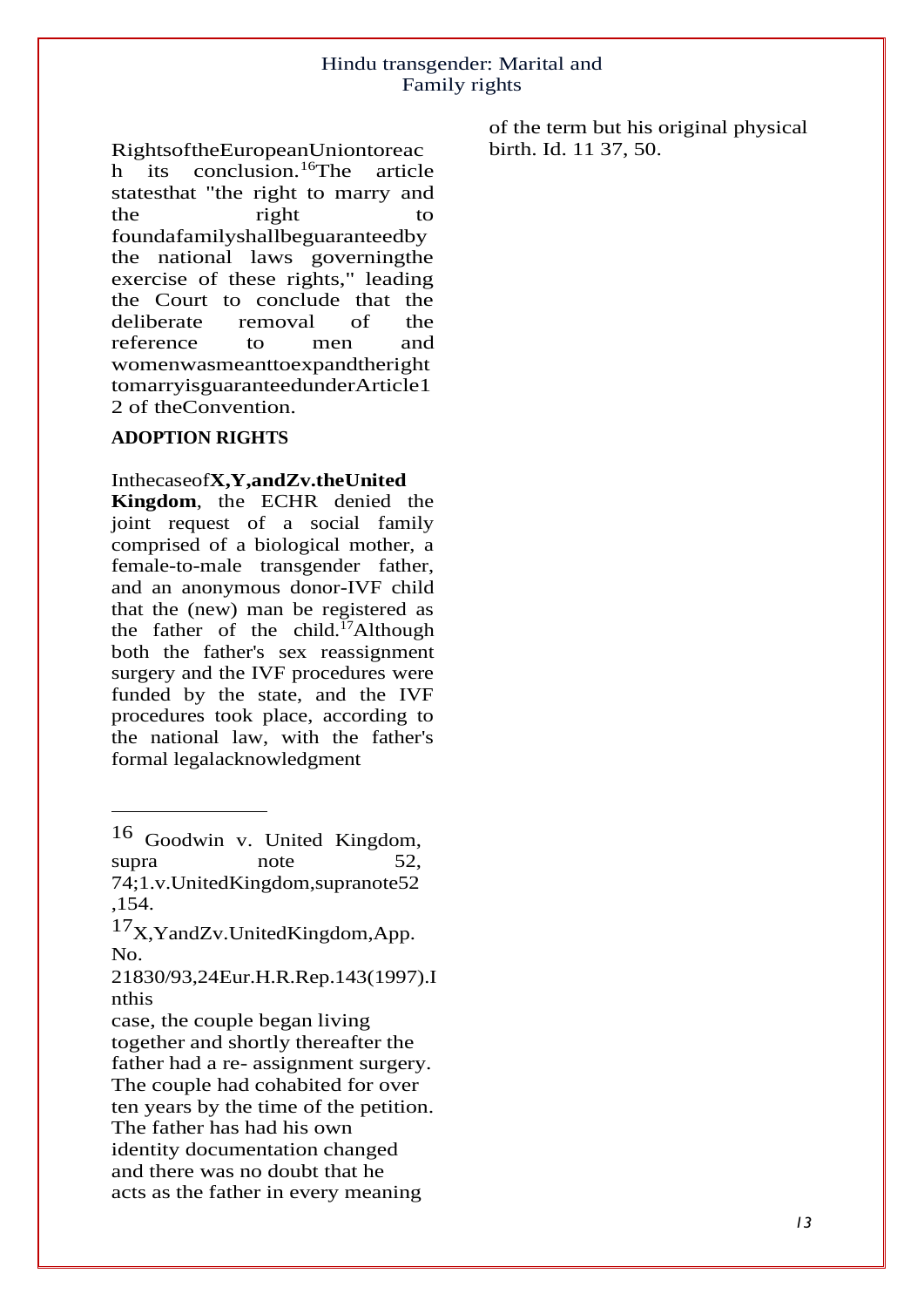of the child, the majority of the Court (in a decision of 14 to 6) granted the statea"widemarginofappreciation.

The Court dismissed the claimants' concern that the lack of legal recognition would affect the child's

senseofpersonalidentityandsecurit y, noting that the new man was not prevented from acting as the social father. The Court pointed out that, "although the technology of medically assisted procreation has been

availableinEuropeforseveraldecad es, many of the issues to which it gives

rise,particularlyaboutthequestiono f

filiation,remainthesubjectofdebat e." It thus found no breach of the applicants' right to privacy (and therefore also no need to examine their claim about improper discrimination under Article 14 of the EuropeanConvention).

Earlier, the justices had previously tied one's right to (heterosexual) marriage to procreation. The assumption has been, as clearly expressed in the Corbett case and accepted by the Court<sup>18</sup>, that founding a family is so integral to marriage that if procreation is impossible, the union loses its

18 Justice Ormrod in Corbett, supra note 25, stating with regard to the importance of sex andprocreationforthelegalrecogni tionofthe relationship: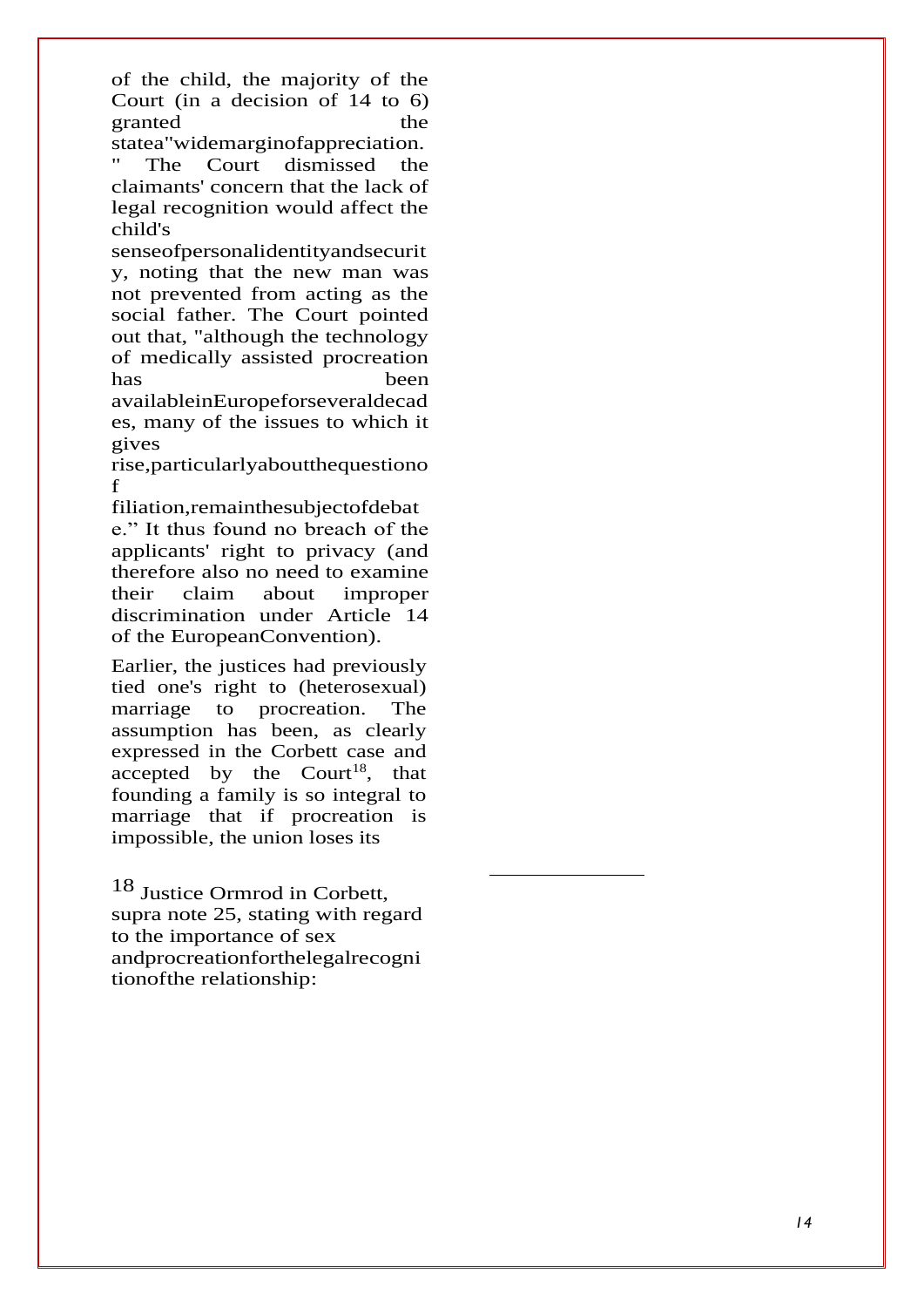validity as a true marriage. Indeed,the "rule of consummation" of marriage has been incorporated in various legal systems, whereby infertility or the inability to perform one's sexual role have been recognized as giving cause for the dissolution of marriage that otherwise would have been<br>complete.<sup>19</sup> The court's explicit The court's explicit dismissal of the connection between one's right to marry and one's physical ability to procreate in the cases of Goodwin v. the United Kingdom thus marks an important shift in the conceptualization of one's "right to found a family." Undoubtedly, such broader conceptualization also makes sense.

Thereisnoquestionthatthemarriage institution entails social and cultural benefits, such as a sense of security, belonging, etc., that go beyond procreationandthatisnotdependent on it. Some couples consciously decide not to have children although they happily maintain their marital status. Others who cannot have children may still have an interest in remaining in their marriage. The disconnection between one's rightto

marry and one's ability to procreateis

all the more but if one considersthe

19SHARPE,TRANSCENDERJURI SPRUDENCE, supra note 72, at 92

scientific developments in the family context. Today, "founding a family" maybe not only by biological, natural procreation, as was conventionally expected, but rather, a family can be founded by options such as adoption, IVF, gametes donation, and surrogate mothers. Moreover, science has given families the option of determining what sort of family they would find,i.e. children without neonatal (genetic) disabilities or specific sex.<sup>20</sup>Scientific developments thus inherently cut off the presumable ties between biology and procreation, giving much moresay to the individuals and the relationships that are involved. Notwithstanding these developments, the extent to which such a reconceptualization of the right to found a family applies also to transgender individuals is yet to be seenintheLawofIndia.

# **NEGATIVES OF ADOPTION AND FAMILY RIGHTS**

The right to health is an inherent part

oftherighttolifeunderArticle21,itis recognized by the ICESC which has been domesticated through Section 2 of the Protection of Human Rights Act 1993.Article12oftheICESCRrequire s

<sup>20</sup> For a critique on the possible prices of such developments, particularly with respect to women, seeImmaculadaDeMeloMartin,OnO urObligation toSelecttheBestChildren:AReplytoS avulescu,18 BIOETHIcS75,75-

<sup>80(2004).</sup>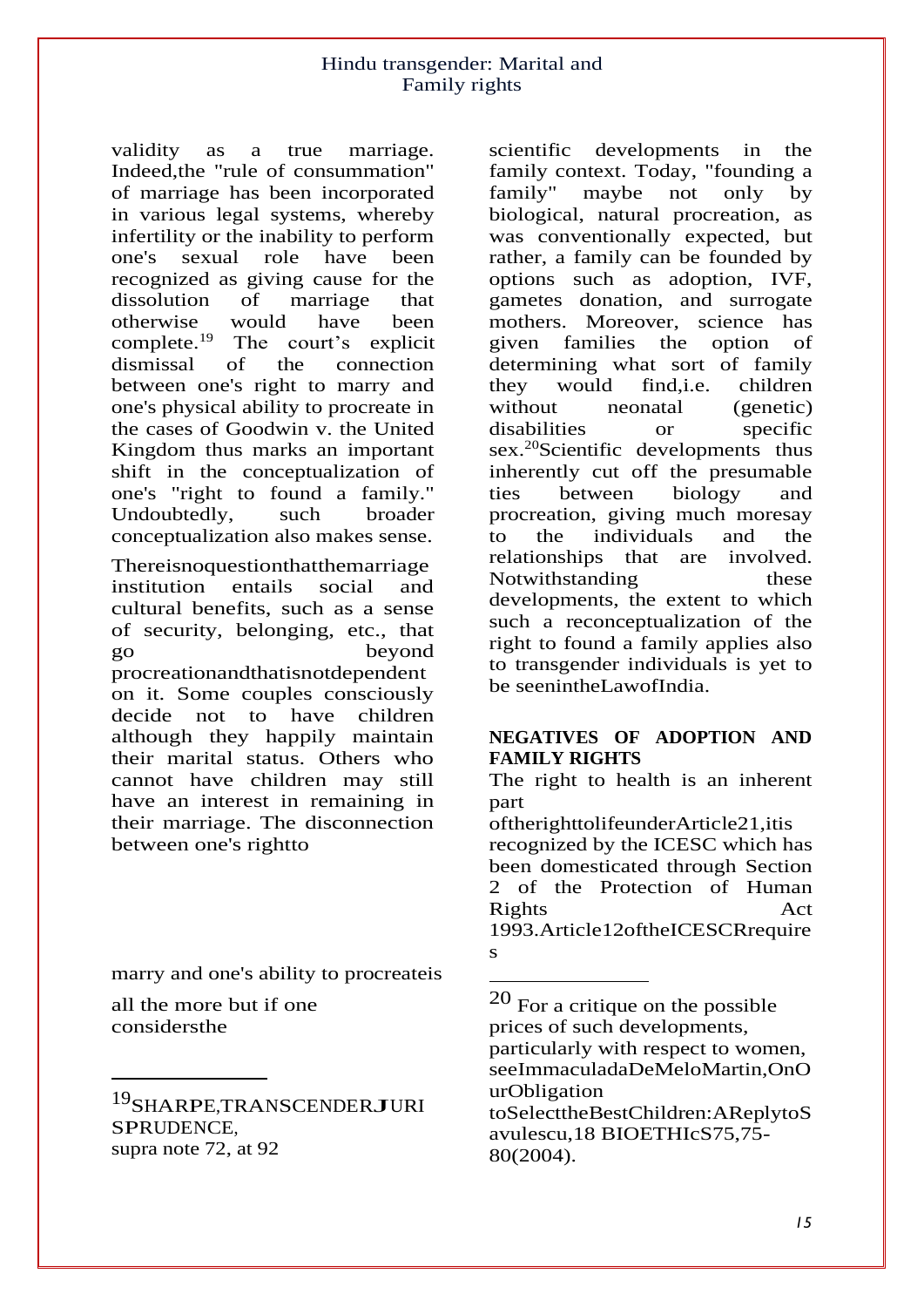states to take measures to protectand fulfill the health of all persons. States are obliged to ensure the availability and accessibility of health services, information, education facilitates, and goods without discrimination especially to vulnerable and marginalized sections of the population. The Govt. has committed to addressing the needs of those at thegreatestriskofHIVincludingMS M and transgendered persons. The risk of contracting HIV through unprotected penile-anal sex is higher than through penile-vaginal sex. The HIV prevalence in MSM is 7.3%which is disproportionately higher than in that of the general population which is less than 0.5%. The prevalence continues to rise in many States and this is because of the stigmatization of theMSMpopulationduetowhichthey are not provided with sexual health services including preventive services such as condoms. Due topressure, some MSM also marries women thus acting as a bridge population. Criminalization increases stigma and discrimination and acts as a barrier to HIV prevention programs<sup>21</sup>. If theyare

given family rights which include adoptions as well, due to these high chances of developing such sexually transmitted diseases in the future so adopting a child is a major concern since the child won't get a healthy family environment to grow up.

# **CONCLUSION**

The Hindu Marriage Act of 1955 violates FRs of the transgender community which is guaranteed to them by the Indian Const. as they are the citizens of the country. The Act violates the fundamental rights of the the state of the state  $\frac{1}{2}$ peoplei.e.Art.14,Art.15andArt.21of the Const. ofIndia.

It discriminates them based on their 'sex' which is been prohibited by the State in Art. 15(1) of the Const. It also violates Art 14 of the Const. which guarantees the Right to Equality and equal protection before the law in the sense that they are distinguishing transgenders from 'male' and 'female' citizens of the country. It also violates Art 21 of the Const. which guarantees Right to Life and Personal Liberty. This Article includes the right to livelihood which secures a person's right of

<sup>21</sup> Suresh Kumar Koushal and Ors. vs. NAZ Foundation and Ors. (11.12.2013 - SC): MANU/SC/1278/2013